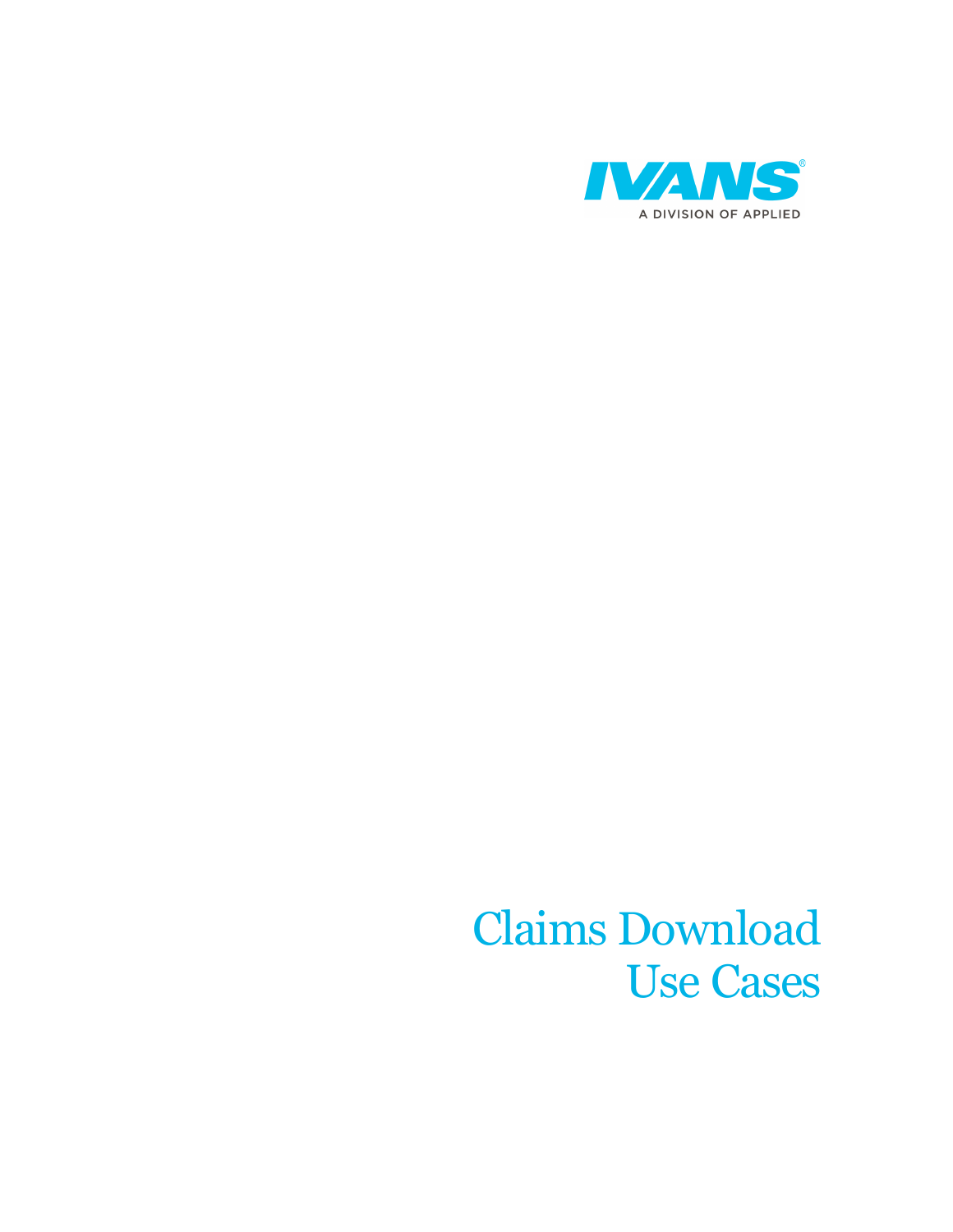#### **Table of Contents**

| <b>Overview</b>                                     |   |
|-----------------------------------------------------|---|
| <b>Claims Download Implementation Information</b>   | 5 |
| <b>Claims Download vs. Real Time Claims Inquiry</b> | 6 |
| <b>Claims Download vs. Activity Notes</b>           | 6 |
| <b>To Summarize</b>                                 | 7 |
| <b>Claims Download Use Cases</b>                    | 8 |
| <b>Claims Download</b>                              | 8 |
| Summary                                             | 8 |
| <b>Description</b>                                  | 8 |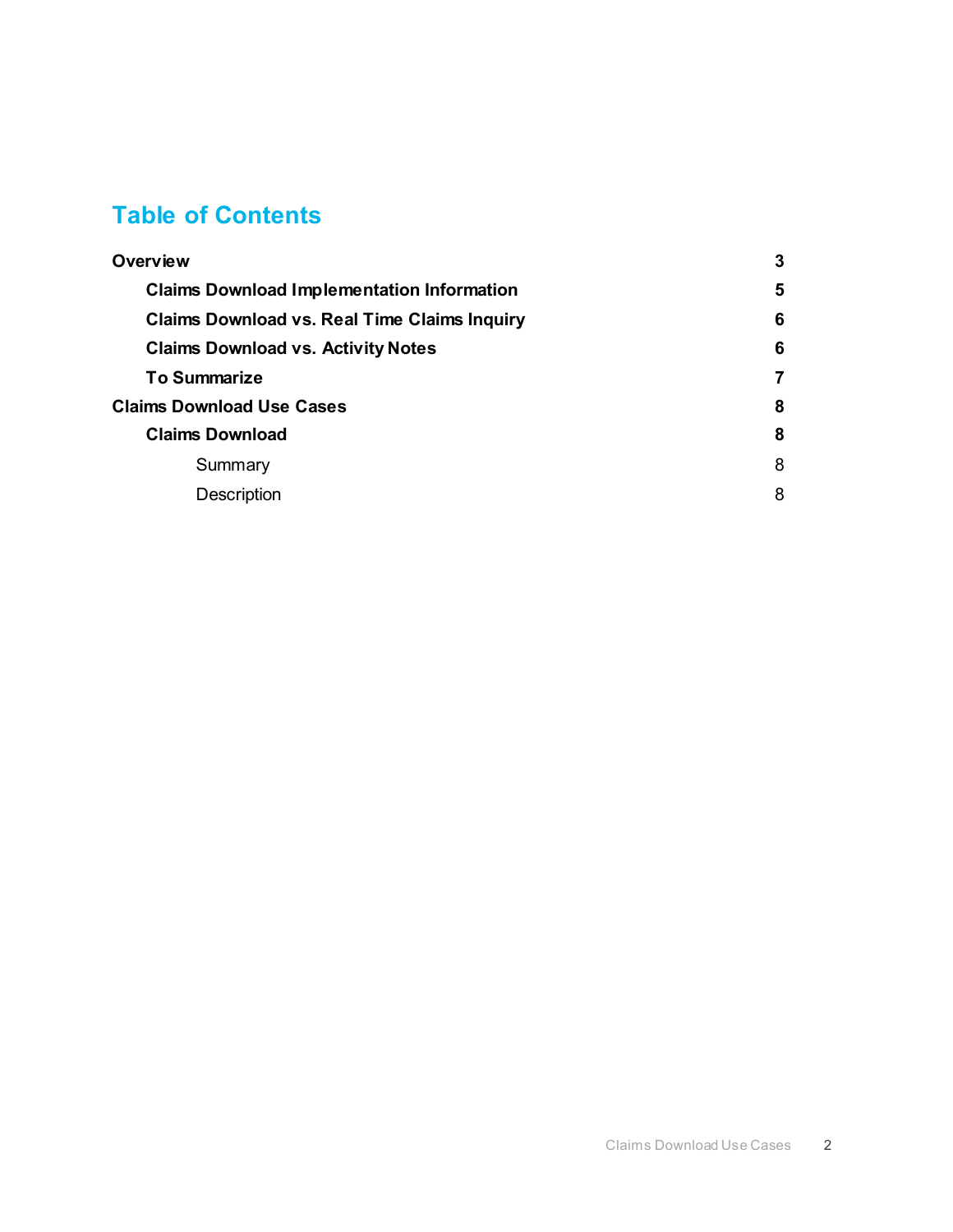### <span id="page-2-0"></span>**Overview**

Claims download is an industry standard message process to download claims information from an insurer's claims systems directly into an agency management system. It allows a company to send detailed claims information to keep agents up to date with the claim adjustment and settlement processes of the insurer. Claims download consists of five messages:

- Adjuster Assignment
- Claim Information
- Claim Number Assignment
- Claim Status Update and
- Payment messages

Claims Download is a valuable tool for agents and insurers to automate the entire claims process from initial reporting until the claim is closed. Oftentimes, claims are reported directly from the insured to the carrier. This process can result in a delay from when a claim occurs until the agent is notified. Claims is critical component of an agent's customer service operation, and learning as the latest claims details in real time allows them to provide a higher level of service to their insured clients.

It can also be an invaluable tool to agents when a catastrophic claims event occurs. Because claims information is updated in their system automatically, it allows agency personnel to focus on servicing the customer rather than trying to keep claims information up-to-date for a high volume of claims.

Before claims download, agents received notification in a variety of manual ways – email, paper, and phone calls, among others – however, nothing automatically loaded into their management system. Now, when an insurer implements Claims Download, they can send all pertinent information with their regular download to keep the agent current on activities – from initial reporting, adjuster assignments or re-assignments, any payments made, and status updates. This offers insurers a secure and managed alternative to email, mail and faxes, and it allows them to send information to an agency where it's stored within the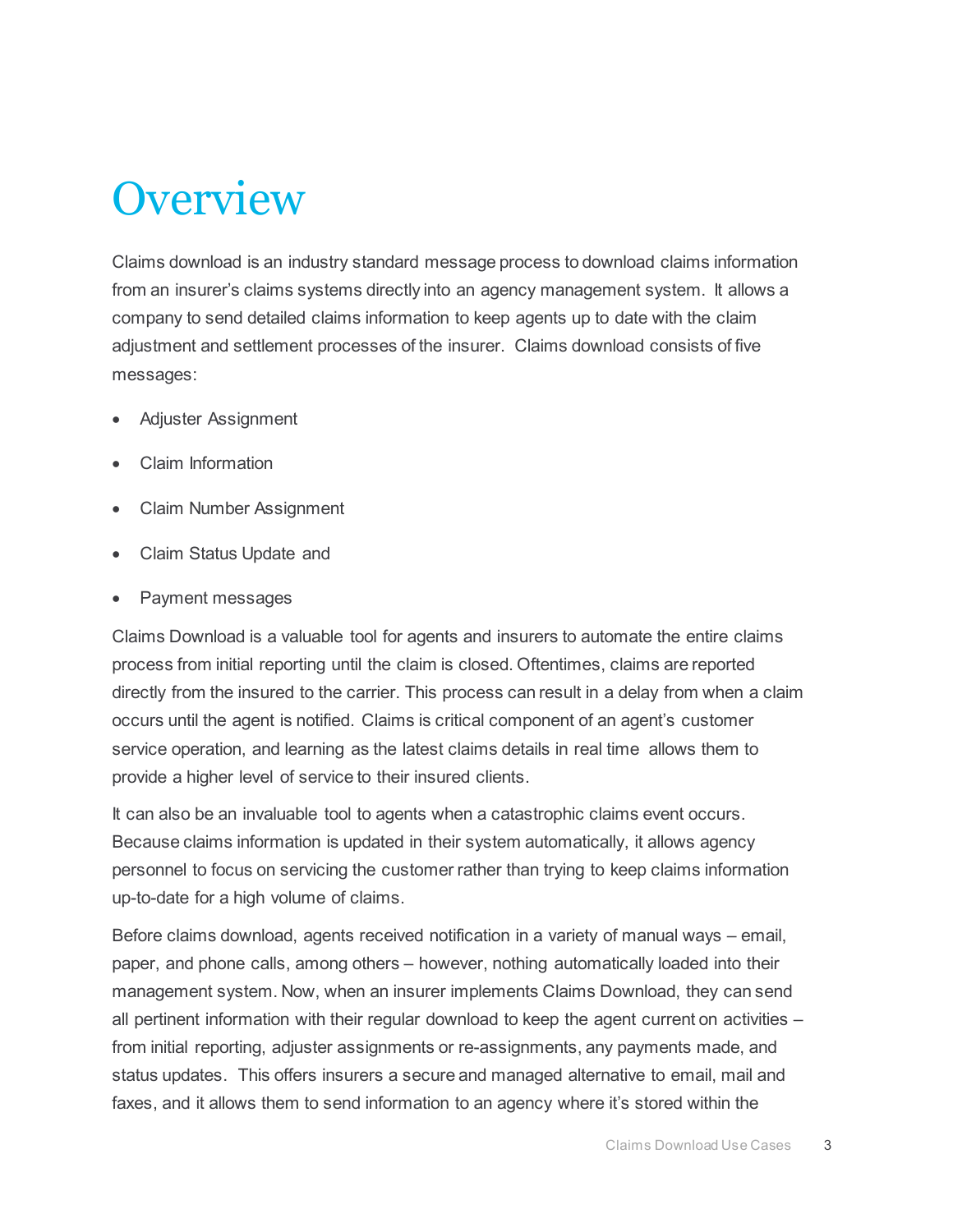claims functions in the agency management system. It is an auditable, secure, systembased method of communicating this essential information between insurers and their agents.

Some agency management systems allow users to configure their system to automatically attach the claims information to an existing claim, or they can direct all claims to a suspense function, allowing an agent to review every claim that is received. As well as provide the ability to define activities based on the type of claim. Using this feature will allow an agent to create a workflow task to call the insured anytime they receive a new Claims Download transaction for one of their customers.

The benefits of Claims Download include:

- For the insurer
	- Notifies agent of new claims reported directly to carrier
	- Notifies agent of carriers' claim adjustment and settlement processes
	- Synchronizes key claim data into agent system, such as Claim Number, Claim Status, Payment Activity and New Claimants
	- Ease of Doing Business
	- Reduced call volume
- For the agent
	- Improved Customer Service
	- Up-to-date information on claims within the agent's system
	- Internal reporting
	- Shows agent the full picture of claim for servicing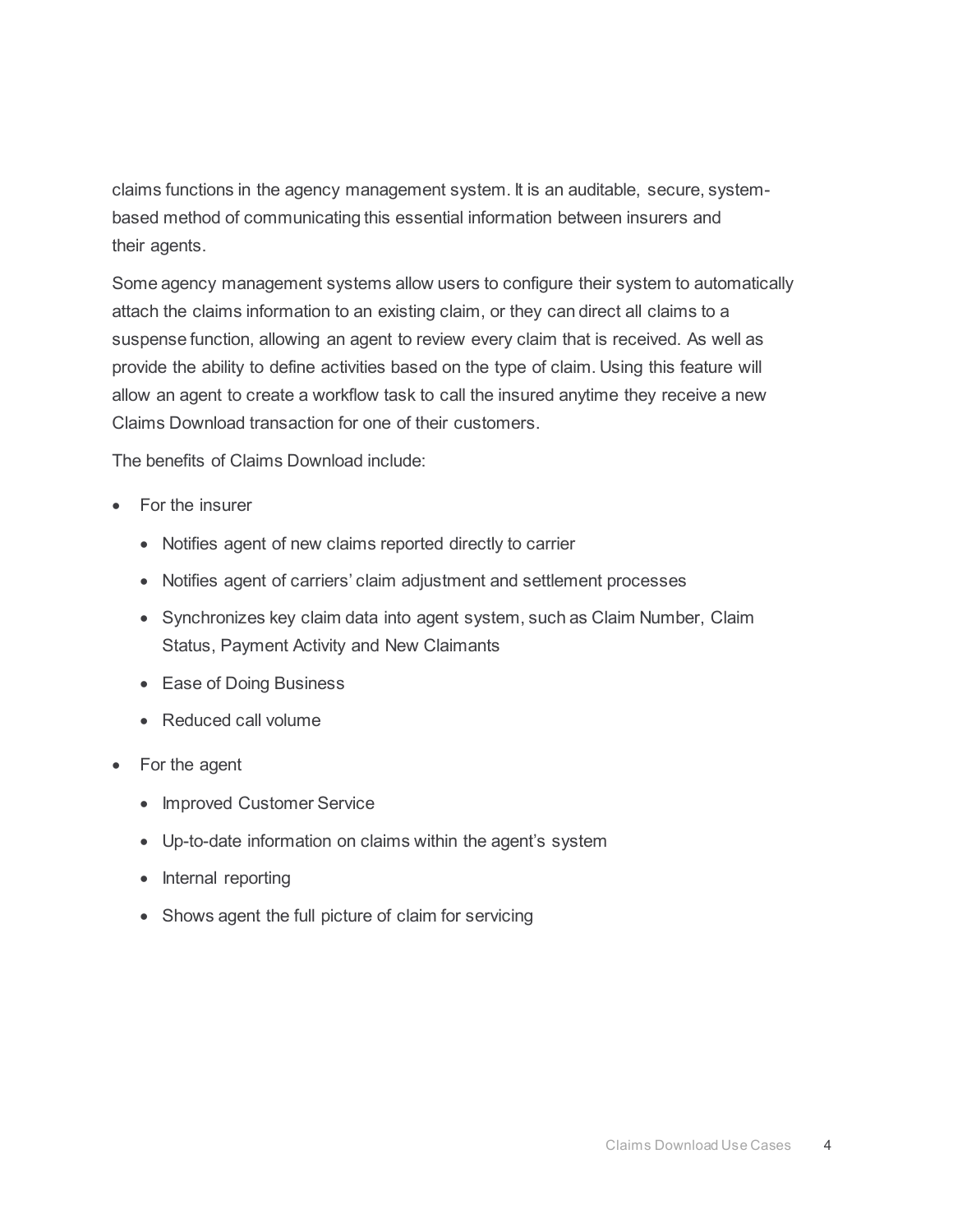#### <span id="page-4-0"></span>**Claims Download Implementation Information**

- Messages are built in XML and follow the ACORD v1.11 or later specifications. Insurers should work with each vendor during their implementation to include any vendor specific requirements typically found in the vendor's specifications
- Valid Cycle/Business Purpose codes (XML tag <BusinessPurposeTypeCd>) for Claims Download include the following:
	- ADJ Adjuster Assignment can be used for initial information, or if a change in adjusters occurs, the carrier can update the agent with the latest contact
	- CLI Claim Information Normally used as the initial message to establish a new claim within the agent's system
	- CLN Claim Number Assignment shows the number assigned to the claim by the carrier - this number is used for a real time Claim Inquiry request
	- CLS Claim Status Update Normally used to show a claim is Open, Closed, or Reopened
	- PMT Payment Information Any time an insurer makes a payment, the information can be sent to the agent using this code
- Attachments are not supported at this time
- Within an Applied management system, received messages can automatically update associated Claims screens, or can be routed to Suspense, so an agency staff member will have to take action to move into the proper client and policy
- Multiple setup options are available for an agent to customize how various types of Claims Download messages will drive Activities for insertion into the agent's workflows
- Through configuration, an agent can choose to accept or not accept claims download, and if they choose to not accept, data will be sent to the agent, but bypassed when the download is processed

In addition to a special MSGCLASS for Applied IVANS transmission, the Cycle/Business Purpose codes for Claims Download are designed to indicate the type of information and determine which screen will receive the message data in the agency management system.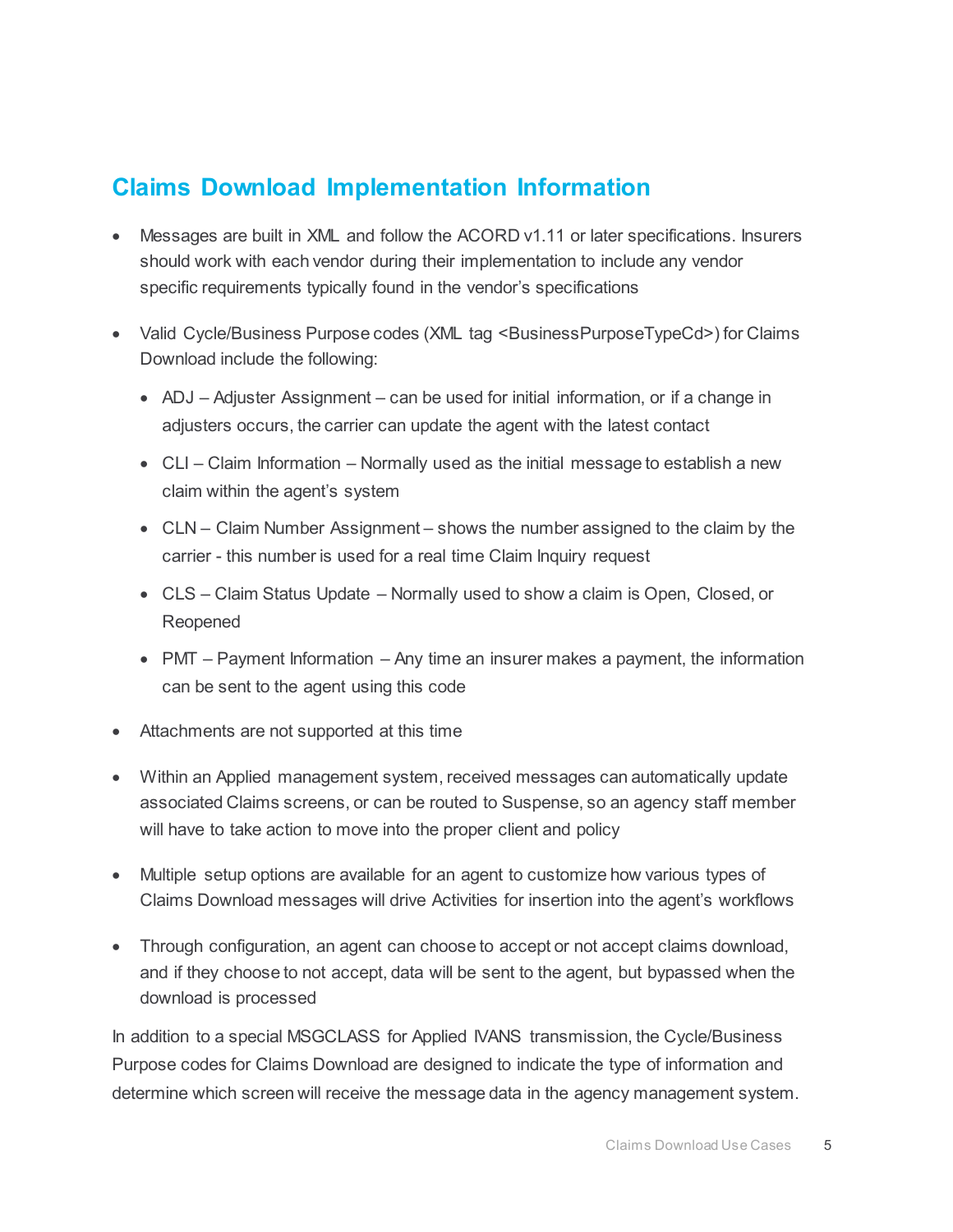Companies are encouraged to support as many of the codes as their claims system can generate.

#### <span id="page-5-0"></span>**Claims Download vs. Real Time Claims Inquiry**

To assist the agency management system provider and ultimately the agent and/or client in understanding what type of eDocument attachment has been sent, **an attachment description should be sent with any eDoc transaction**. The "Attachment Description" should contain all the necessary information about the document. The items below are in the ACORD 1.3 and above standards.

#### <span id="page-5-1"></span>**Claims Download vs. eDocs and Messages**

While both Claims Download and eDocs and Messages download share the same Cycle/Business Purpose codes, there is one major difference between these transactions – Claims Download automatically updates claims screens within the agency management system with initial and subsequent information sent from a company. This process allows an agent to track activity for individual claims including claim number, adjuster assignment or notes, payments, and closure of the claim. Having an accurate claim number in their system facilitates the ability to perform a real-time Claims Inquiry for instant updates. The agent also has the ability to generate reports from the claims data showing a variety of information such as loss ratios across all their carriers.

Contrasting Claims Download, eDocs and Messages download automates messages or document exchange to an agency, but the actual database within the agency management system is not updated. If a company chooses to send a loss notice via eDocs and Messages download, the actual document is "attached" to the client/policy in the agency management system, but does not update any data stored in the system. In certain situations, it may be beneficial for a company to implement Claims Download to keep the agent up to date on any activity for a particular claim and also implement eDocs and Messages download to send any documents or pictures related to the claim. By using eDocs and Messages download that includes policy number, any attached documents will be attached directly to the client/policy within their management system.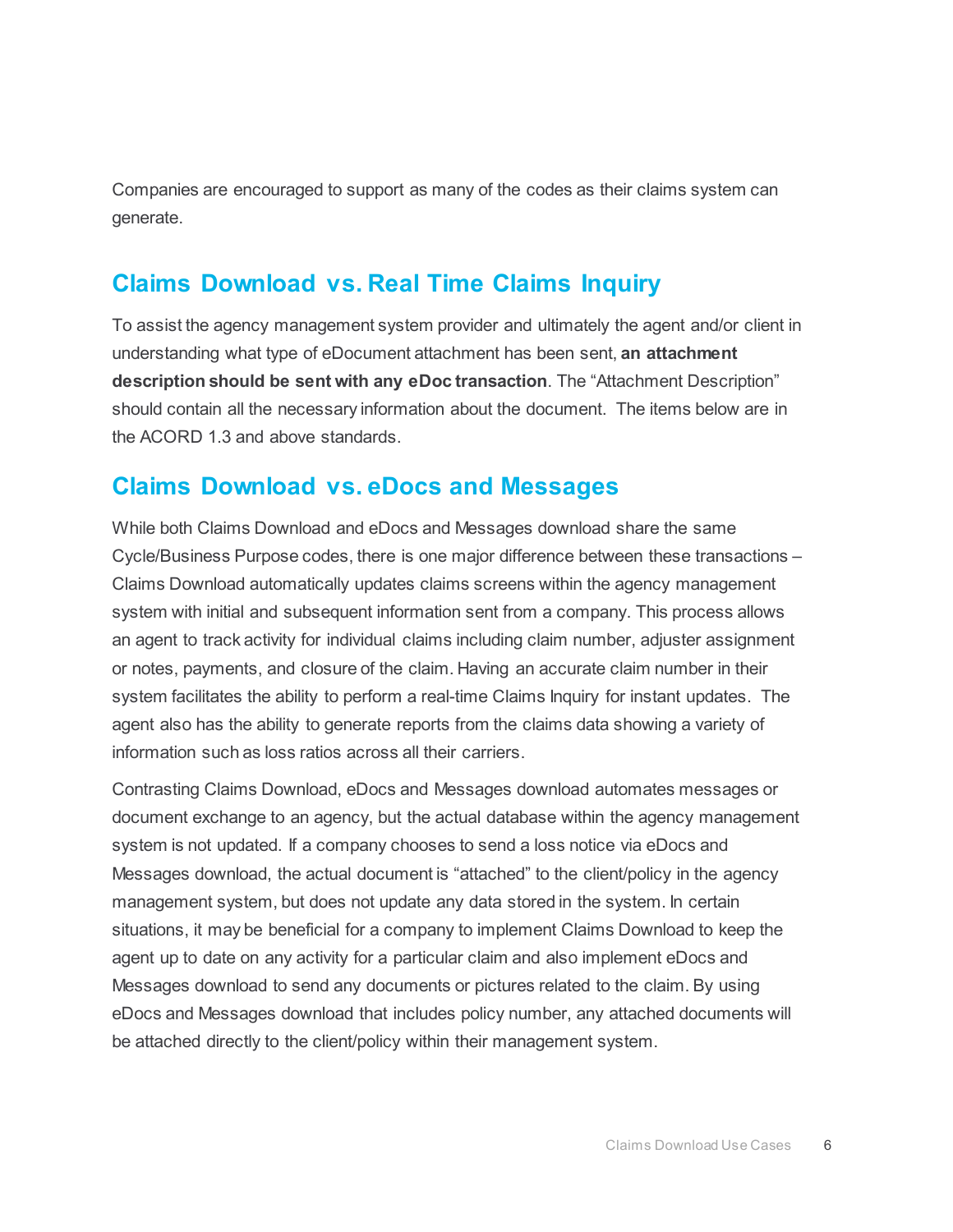### <span id="page-6-0"></span>**To Summarize**

| <b>Claims Download</b>                                               | <b>Claims Real Time</b>                   | <b>Claims eDocs and</b><br><b>Messages</b>                                |
|----------------------------------------------------------------------|-------------------------------------------|---------------------------------------------------------------------------|
| Updates agency<br>management system                                  | Allows quick retrieval of a<br>"snapshot" | Does NOT update agency<br>management system                               |
| Can include: claim number,<br>Adjuster Notes, Payments &<br>closures | Could include documents                   | Sends messages &/or<br>documents that can be<br>attached to client record |
| Allows you to generate<br>reports from data                          | "Pull" vs "Push" transaction              | "Push" vs "Pull" transaction                                              |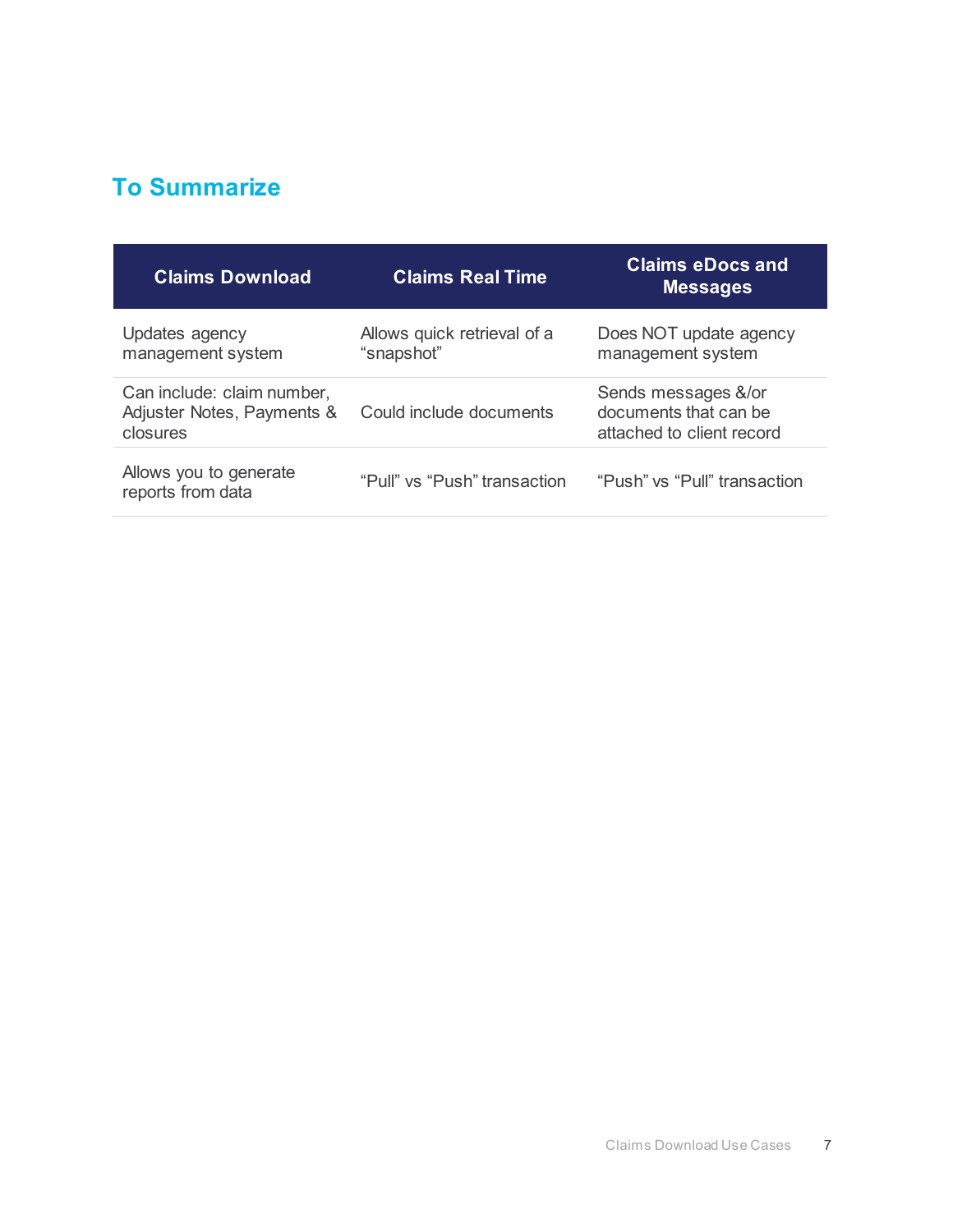# <span id="page-7-0"></span>Claims Download Use Cases

#### <span id="page-7-1"></span>**Claims Download**

<span id="page-7-2"></span>**Summary**: Claims Download provides a mechanism for an insurer to provide specific, detailed, claims information to an agent where it is imported into screens within the agency management system. Detailed information is supported from the initial opening of a claim through final closure of a claim. Data is sent via standard download.

<span id="page-7-3"></span>**Description**: After any type of event that occurs on insurer's claims system, it is expected that all claims that have activity would generate information related to a claim that can be formatted into XML messages and delivered to those agents that opt in to the process. When an insured reports a claim directly to an insurer, methods of notification to the agent can vary widely from email, mail, fax, etc., making it difficult for the agent to contact the insured. With Claims Download, the agent receives the information in a consistent manner from all of the companies that participate, and it allows an agent to trigger a workflow event for contact to assist their insured customer. It is recommended that insurance companies implement as many of the messages associated with claims download as possible to provide the agent with the most complete information.

Normally, the first message would be Claim Information (CLI). This creates a new claim summary in the agency management system, and includes such data as insured name, policy information, date of loss, a company claim number, and description of the claim. Additional transactions can be sent at the same time, such as Adjuster Assignment (ADJ) or Claim Number Assignment (CLM), or can be sent as activity occurs for the claim. If there is a change in adjuster, the company is expected to send a new message for the same claim with updated adjuster information. As payments are made, the company can send detailed information (based on availability within their claims system) to the agency showing amount and date of payment. Reserve amounts can also be sent to allow the agency to monitor the activity.